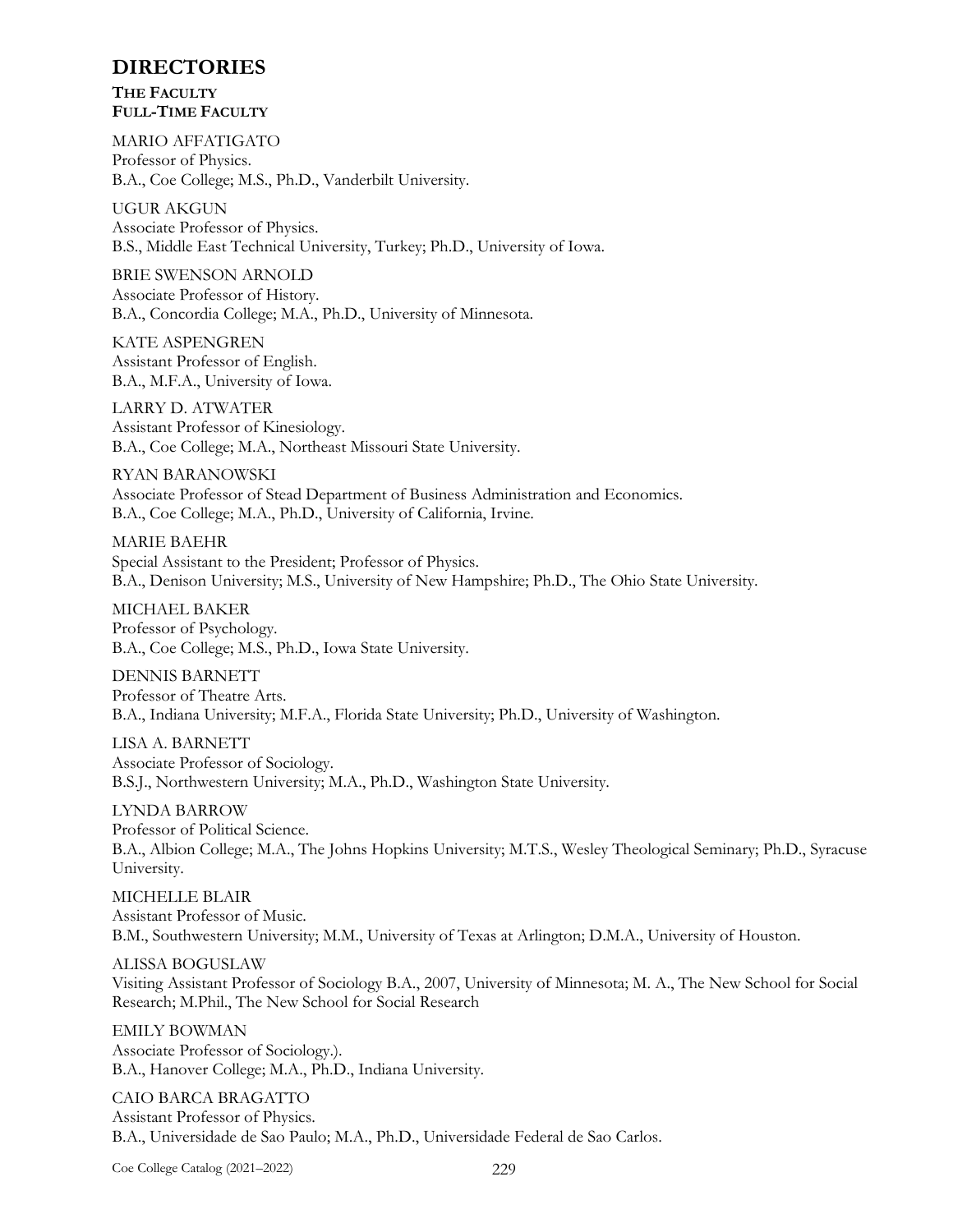SAMANTHA BROWN Assistant Professor of Psychology. B.A., Creighton University; Ph.D., University of Iowa.

DEREK N. BUCKALOO Professor of History. B.A., Stanford University; M.A., Ph.D., Emory University.

JESSE BUNGE Assistant Professor of Music B.A., Luther College; M.M.Ed., University of Kansas

HEIDE BURSCH Assistant Professor of Nursing. B.S.N., M.S.N., Ph.D., University of Iowa.

ALLISON CARR Assistant Professor of Rhetoric. B.A., Coe College; M.A., Ph.D., University of Cincinnati.

WILLIAM S. CARSON Professor of Music. B.A., Macalester College; M.M., Southern Illinois University; D.M.A., Arizona State University.

PAMELA J. CARSTENS Professor of Business Administration and World Affairs. B.A., Coe College; M.B.A., Ph.D., University of Iowa.

JOHN BRADLEY CHAIMOV Associate Professor and Director of Off-Campus Study. B.A., University of California, San Diego; M.A., Ph.D., University of Chicago.

JIA-YUH CHEN Associate Professor of Business Administration and Economics. B.S., National Taiwan University; M.B.A., University of California, Irvine; Ph.D., University of California, Santa Cruz.

BENJAMIN CHIHAK Assistant Professor of Psychology. B.A., Macalester College; Ph.D., University of Minnesota.

JOSHUA CHRISTENSEN Assistant Professor of Stead Department of Business Administration and Economics. B.A., Wartburg College; J.D., University of Iowa College of Law.

RANDOLPH N. CHRISTENSEN Associate Professor of Biology. B.S., Brigham Young University; Ph.D., The Ohio State University.

ZEN COHEN Visiting Assistant Professor of Art and Film Studies B.F.A., California College of the Arts; M.F.A., University of California at Davis

JOAN COPPER Associate Professor of Nursing. B.S.N., Coe College; M.S.N., Clarke College; D.N.P., Allen College

CASSY COZINE Associate Professor of Biology. B.S., University of Southern Mississippi; Ph.D., University of Iowa Carver College of Medicine.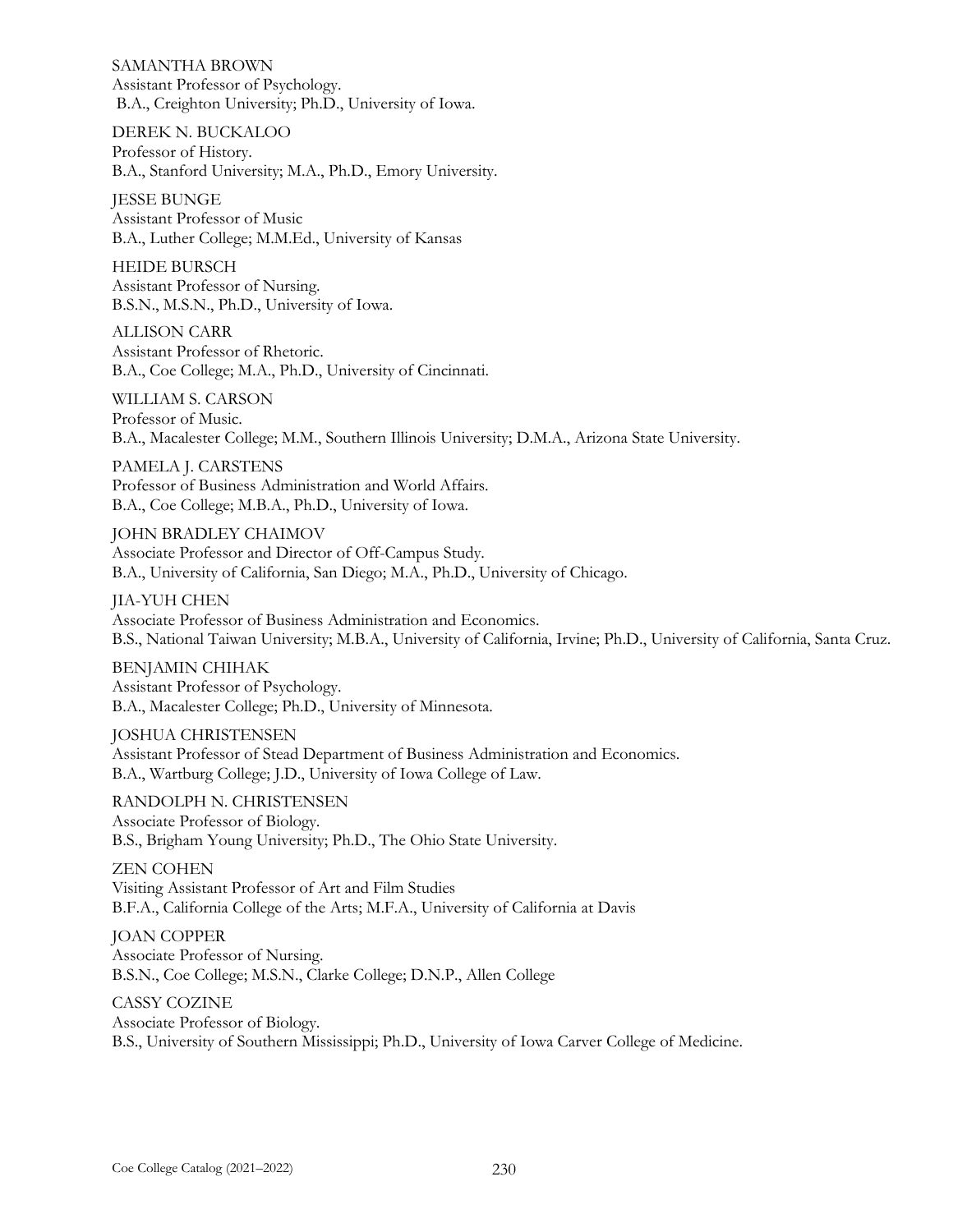CHELSEA CRAIN Assistant Professor of Economics B.A., Coe College; Ph.D., University of Iowa

GAVIN MORRISON CROSS Professor of Statistics. B.A., B.S., Miami University; M.S., University of Missouri-Rolla; M.S., Ph.D., University of Iowa.

MARIA A. DEAN Professor of Chemistry. B.S., University of Colorado, Colorado Springs; Ph.D., University of Nebraska-Lincoln.

THERESA A. DONOFRIO Associate Professor of Communication Studies. B.A., Miami University; M.A., Ph.D., University of Maryland.

DEANNA DOWNES Assistant Professor of Theatre. B.A., Eastern University; M.F.A., Columbia University School of the Arts; Ph.D., University of Colorado Boulder.

WENDY DUNN Professor of Psychology. B.S., M.S., Iowa State University; Ph.D., University of Iowa.

FIRDEVS DURU Assistant Professor of Physics. B.S., Bosphorous University; M.S., 2006, Ph.D., 2007, University of Iowa.

RICHARD G. EICHHORN Professor of Business and Economics. B.S., University of Tulsa; M.A., Ph.D., Colorado State University.

JESSE ELLIS Assistant Professor of Biology. B.A., Lewis & Clark College; Ph.D., Cornell University.

JULIE FAIRBANKS Associate Professor of Anthropology. B.S., Georgetown University; M.A., Harvard University; Ph.D., Indiana University.

MARC FALK Professor of Music. B.A., Macalester College; M.M., University of Minnesota; D.M.A., University of Iowa.

SARA K. FARRELL Professor of Psychology. B.A., University of Iowa; M.A., Minnesota State University, Mankato; Ph.D., Northern Illinois University.

STEVEN FELLER Professor of Physics. B.S., Clarkson College of Technology; Sc.M., Ph.D., Brown University.

LUCILLE GOODSON Associate Professor of Art. B.A., Black Hills State College; M.F.A., Indiana University.

SHAWN P. HARMSEN Visiting Assistant Professor of Communication Studies. B.A., Wartburg College; M.A., University of Northern Iowa; Ph.D., University of Iowa.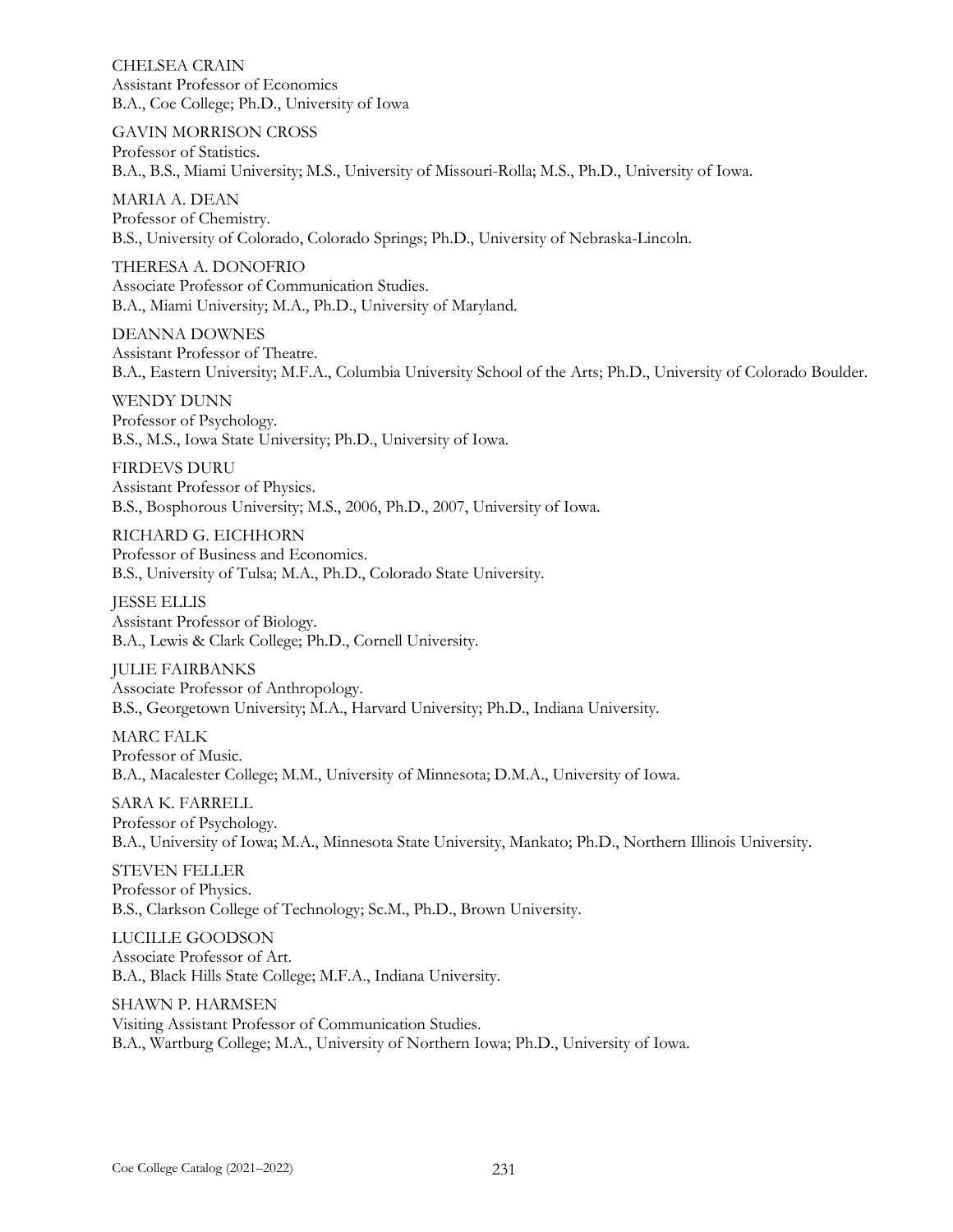CHRISTOPHER HATCHELL Associate Professor of Religion. B.A., Columbia University; M.A., Ph.D., University of Virginia.

GINA HAUSKNECHT Professor of Literature and Creative Writing; Associate Dean of Student Academics. B.A., Oberlin College; M.A., Ph.D., University of Michigan.

DAVID HAYES Vice President for Advancement; Professor of Business Administration. B.A., Coe College; J.D., University of Iowa; L.L.M., University of Iowa Law School.

NANCY HAYES

Associate Professor of Education. B.A., University of Illinois, Urbana-Champaign; M.A., Pennsylvania State University; Ph.D., University of Iowa.

WILLIAM KENT HERRON Professor of Mathematics. B.A., University of Dubuque; M.S., Ph.D., University of Iowa.

NATHAN HODGES Assistant Professor of Communication Studies. B.S., Manchester College; M.A., Central Michigan University; Ph.D., University of South Florida.

JEFFREY L. HOOVER Professor of Philosophy. B.A., Eastern Mennonite College; M.A., Ph.D., University of Notre Dame.

TERRY R. HOSTETLER Professor of Mathematics and Computer Science. A.B., Augustana College; M.S., University of Illinois; Ph.D., University of Iowa.

STEPHEN B. HUGHES Associate Professor of Computer Science. B.S., Dickinson College; M.S., Indiana University; Ph.D., University of Pittsburgh.

JILL A. JACK Associate Professor; Director of Library Services. B.S., University of Iowa; M.A., M.L.S., Indiana University.

JOYCE M. JANCA-AJI Associate Professor of French. B.A., Southern Illinois University-Carbondale; M.A., Ph.D., Indiana University at Bloomington.

CHRISTOPHER JOHNSON Assistant Professor of Education. B.S., Florida Agricultural & Mechanical University; M.E., Ph.D., The University of Georgia.

MATTHEW S. JOHNSON Visiting Assistant Professor of Spanish B.A., 2006, University of Florida; M.A., 2013, Indiana University

BETHANY A. KEENAN Associate Professor of History. B.A., Douglass College, Rutgers; M.A., 2001, The State University of New Jersey; M.A., Ph.D. University of North Carolina – Chapel Hill.

SCOUT KELLY Assistant Professor of Psychology. B.A., University of Puget Sound; M.A., Ph.D., Kent State University.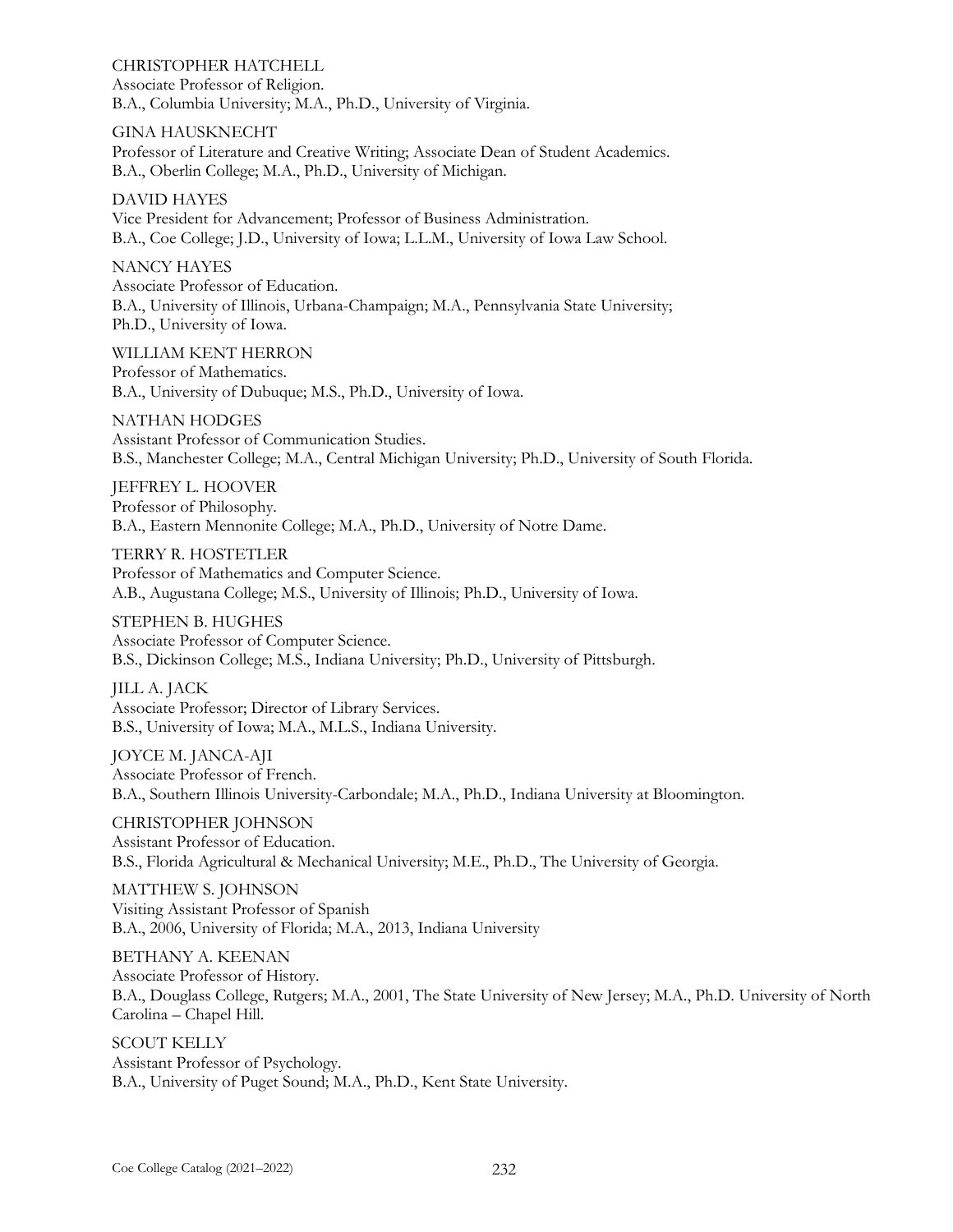MEIRA Z. KENSKY Associate Professor of Religion. B.A., Sarah Lawrence College; M.A., Ph.D., University of Chicago Divinity School.

SARAH KRESS Assistant Professor of Education. B.A., Coe College; M.S., Drake University.

ROBERT D. KUENNEN Assistant Professor of Stead Department of Business Administration and Economics. B.A., University of Notre Dame; M.B.A., University of Iowa.

KIMBERLY RAE LANEGRAN Professor of Political Science. B.A., Grinnell College; M.A., Ph.D., University of Florida.

JOHN PAUL LEMOS Professor of Philosophy. B.A., University of the South; Ph.D., Duke University.

MICHAEL R. LEONARDO Professor of Biology. B.A., Knox College; M.A., Ph.D., Southern Illinois University, Carbondale.

CHAD LIBBY Assistant Professor; Director of Athletic Training Education. B.S., Morningside College; M.S., Louisiana State University.

DAVID LO Associate Professor of Biology. B.A., Concordia College; Ph.D., University of North Dakota.

RANELLE KNIGHT LUETH Assistant Professor of Art History. B.A., South Dakota State University; M.A., Ph.D., University of Iowa.

BRENDA McALLISTER Assistant Professor of Nursing A.S., University of Evansville; B.A., Oakland City University; B.S., Southeast Missouri State University; M.S., Regis University; Ph.D., College of Saint Mary

SHAUN McCARTHY Assistant Professor; Senior Athletic Trainer. B.S., Western Illinois University; M.S., University of Iowa.

DAVID McINALLY President; Professor of Education. B.S., M.A., The University of Akron; Ed.D., The University of Pittsburgh.

NEAL McNABB Assistant Professor of Social and Criminal Justice. B.A.; M.A., University of Central Oklahoma; Ph.D., University of Oklahoma.

LaTANYA McQUEEN Assistant Professor of English and Creative Writing. B.F.A; M.F.A., Emerson College; Ph.D., University of Missouri.

CARRIE MELCHER Assistant Professor of Stead Department of Business Administration and Economics. B.S., Ohio State University; M.P.H., Drake University.

BRITTNEY MILLER Assistant Professor of Mathematics. B.S., University of Southern California; Ph.D., Purdue University.

Coe College Catalog (2021–2022) 233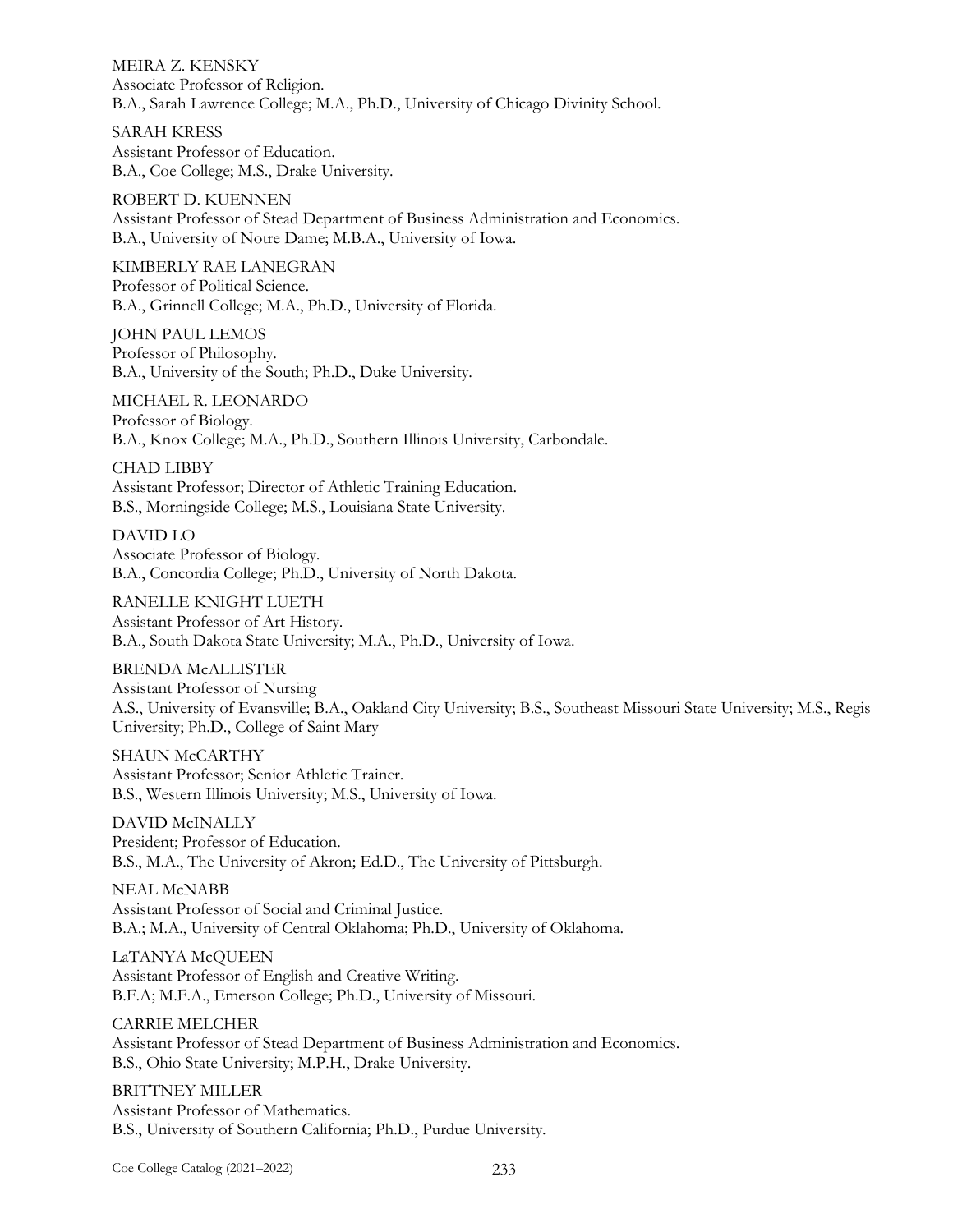LAISSA RODRIGUEZ MORENO Assistant Professor of Spanish. B.A., Universidad Nacional de Colombia; M.A., Ph.D., University of Wisconsin – Madison.

BRUCE F. NESMITH Professor of Political Science and Director of Washington Term. B.A., North Central College; M.A., Ph.D., University of Illinois.

JANE NESMITH Assistant Professor of Rhetoric. B.A., The College of Wooster; M.A., Indiana University; Ph.D., University of Iowa.

VINH Q. NGUYEN Associate Professor of Business Administration. B.A., National Economics University, Vietnam; M.B.A., Asian Institute of Technology, Thailand; Ph.D., Mississippi State University.

DAVID A. NORDMANN Associate Professor of History. B.A., Coe College; M.A., University of Kansas; Ph.D., Indiana University.

PAULA O'LOUGHLIN Provost and Dean of the Faculty; Professor of Political Science. B.A., Smith College; Ph.D., University of Minnesota.

RENEE MICHELLE PENALVER Assistant Professor of Psychology. B.A., California State University; M.A., Ph.D., the University of Texas at El Paso.

DANETTE PUGH-PATTON Visiting Assistant Professor of Communication Studies B.A., Allegheny College; M.A., California State University

KARA RECKER Assistant Professor of Psychology. B.S., Arizona State University; Ph.D., University of Iowa.

LAURA RISKEDAHL Instructor and Head of Audiovisual Library Services. B.A., University of Northern Iowa; M.A., University of Iowa.

KATIE RODGERS Assistant Professor of Sociology. B.A., Coe College; M.A., Rutgers University.

JENNIFER ROGERS Associate Professor of Art. B.A., Coe College; M.F.A., University of Minnesota.

AMY RUSSELL Instructor in Education. B.S., Mount Mercy College; M.A., University of Iowa.

ELAINE CARR RYDZE Assistant Professor of Kinesiology. B.S., Michigan State University; M.A., University of Iowa.

MARTIN ALAN ST. CLAIR Professor of Chemistry. B.S., Butler University; Ph.D., California Institute of Technology.

MATTHEW SALESSES Assistant Professor of English. B.A., University of North Carolina at Chapel Hill; M.F.A., Emerson College; Ph.D., University of Houston.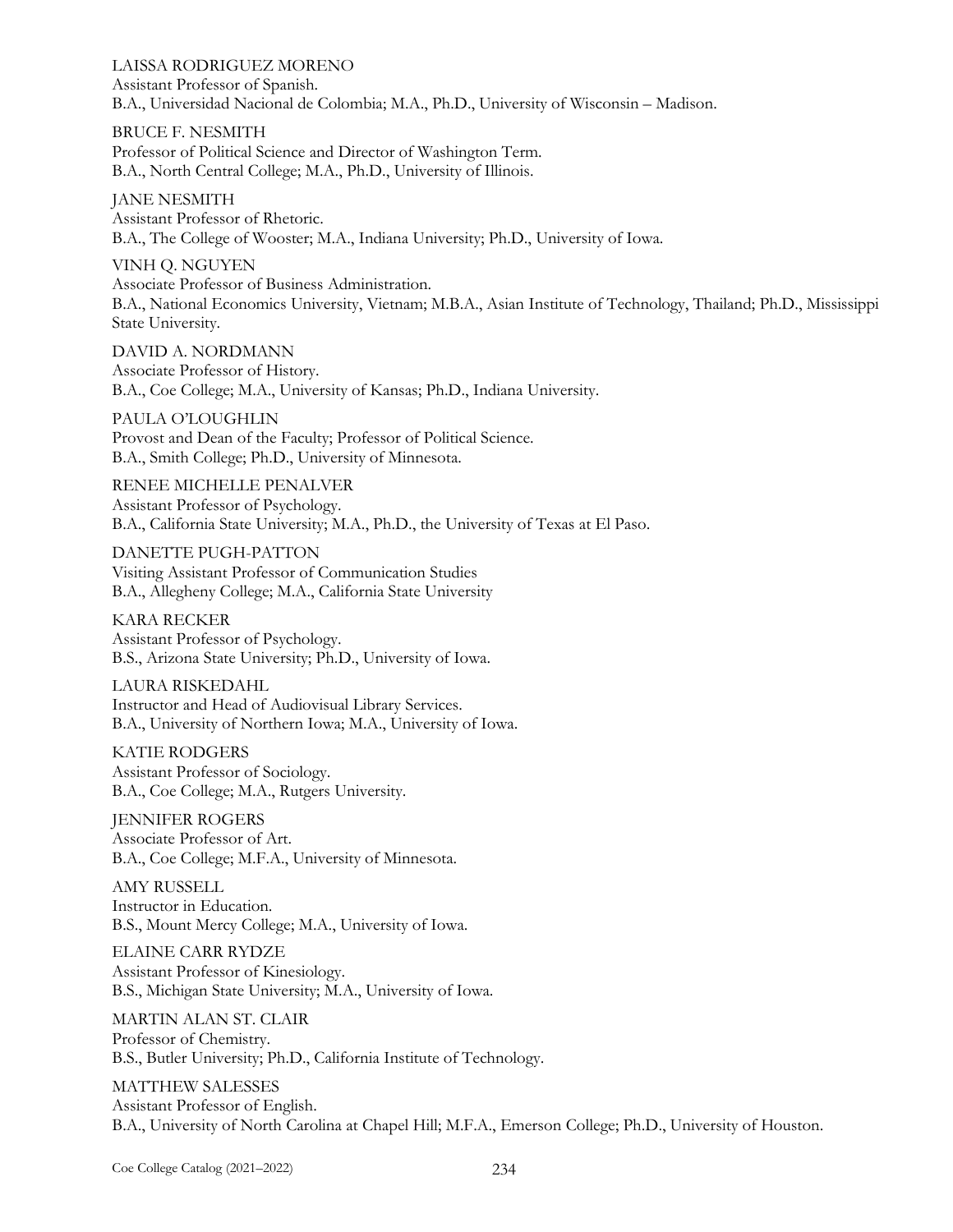PAULA J. SANCHINI Professor of Biology. B.A., Hartwick College; Ph.D., University of Colorado – Boulder.

BENJAMIN SCHMIDT Instructor in Theatre Arts. B.A., University of Iowa.

STEVEN SHANLEY Assistant Professor of Music. B.M., University of Northern Iowa; M.E., University of Minnesota.

AMBER SHAW Associate Professor of English. B.A., Rhodes College; M.A., Ph.D., University of Georgia.

KELLY J. SIEMS Visiting Assistant Professor of Nursing. B.S.N.., Mount Mercy College; M.S.N., Kaplan University.

STEVEN SINGLETON Professor of Chemistry. B.S., Fort Lewis College; Ph.D., University of Denver.

MELISSA SODEMAN Associate Professor of English. B.A., University of Washington – Seattle; M.A., Ph.D., University of California – Los Angeles.

CHRISTOPHER STEAD Assistant Professor of Chemistry M.S., University of Manchester Institute of Science and Technology; Ph.D., Medical College of Georgia.

MICHAEL STOBB Assistant Professor of Mathematical Science B.A., Humboldt State University; M.S., Humboldt State University; Ph.D., University of California

PAUL STORER Associate Professor of Biology. B.S., Allegheny College; M.S., Duquesne University; Ph.D., Loyola University, Chicago.

SCOTT J. STOUDT Associate Professor of Chemistry. B.A., Pennsylvania State University; Ph.D., Michigan State University.

PETER JOHN THOMPSON Professor of Art. B.A., M.A., M.F.A., University of Iowa.

MARY TOBIN Associate Professor of Nursing. B.S.N., Iowa Wesleyan College; M.A., Ph.D., University of Iowa.

KEVIN TROUT Assistant Professor of Stead Department of Business Administration and Economics. B.S., Utah State University; M.A., University of Nebraska – Lincoln.

MICHELLE UMBARGER-MACKEY Assistant Professor of Nursing. B.S.N., M.S.N., Ph.D., University of Iowa.

DREW WESTBERG Assistant Professor of Economics. B.A., Coe College; M.S., University of Missouri - Kansas City.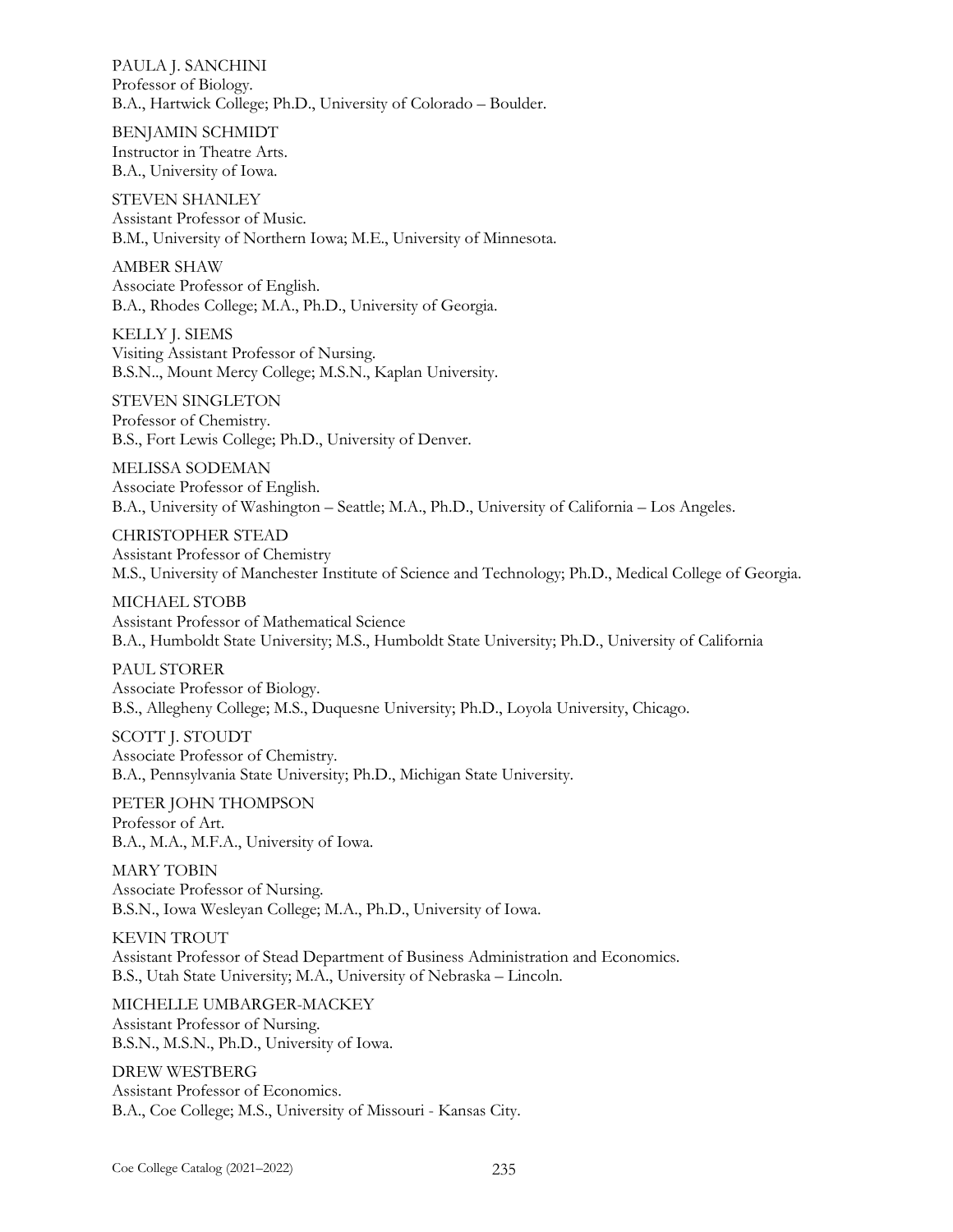JONATHAN J. WHITE Professor of Mathematics. B.A., Coe College; M.S., University of Iowa; Ph.D., University of Oklahoma.

CHRISTY WOLFE Assistant Professor of Education. B.A., Saint Mary's College; J.D., Ph.D., University of Iowa.

BRETT A. WOLGAST Assistant Professor of Piano; College Organist. B.M., Kansas State University; M.A., M.F.A., D.M.A., University of Iowa.

SUSAN WOLVERTON Professor of Theatre Arts. B.A., Carleton College; M.F.A., University of Iowa.

HONGBO XIE Instructor and Head of Library Technical Services. B.S., Nanjing Institute of Meteorology, Nanjing, China; M.A., University of Iowa.

ANGELA ZISKOWSKI Associate Professor of History; Associate Dean for Faculty Development. B.A., University of Cincinnati; M.A., Ph.D., Bryn Mawr College.

## **FACULTY EMERITI**

(Dates in parentheses indicate years of active faculty service.)

CHARLES WILLIAM AUKEMA, M.F.A. Professor of English, Emeritus (1971-2016).

JOHN A. BECKELMAN, M.F.A. Robert O. Daniel Professor of Art, Emeritus (1978-2015).

EDMUND BURKE, Ph.D. Professor of Humanities, Emeritus (1974-2012).

DUANE TUCKER CARR, Ph.D. Professor of Chemistry, Emeritus (1961-1996).

ROSEMARY F. CARROLL, Ph.D. Henry and Margaret Haegg Distinguished Professor of History, Emerita (1971-2001).

JAMES P. COTTINGHAM, Ph.D. Professor of Physics, Emeritus (1989-2011).

ROBERT DANIEL DREXLER, Ph.D. William P. and Gayle S. Whipple Professor of English, Emeritus (1974-2016).

RICHARD D. DOYLE, M.A. Professor, Emeritus; Director of Library Services and Director of Technology (1972-2010).

ALLEN P. FISHER, Ph.D. Stead Family Professor of Sociology, Emeritus (1978-2011).

HARLO HADOW, Ph.D. Heins-Johnson Professor of Biology and Director of the Coe Wilderness Field Station, Emeritus (1977-2019).

JEANNINE HAMMOND, Ph.D. Joanne M. Pochobradsky Professor of French, Emerita (1973-2006).

DWIGHT W. HANSEN, M.A. Associate Professor of Stead Department of Business Administration and Economics, Emeritus (1978-2016).

TERRY L. HELLER, Ph.D. Howard Hall Professor of English, Emeritus (1975-2013).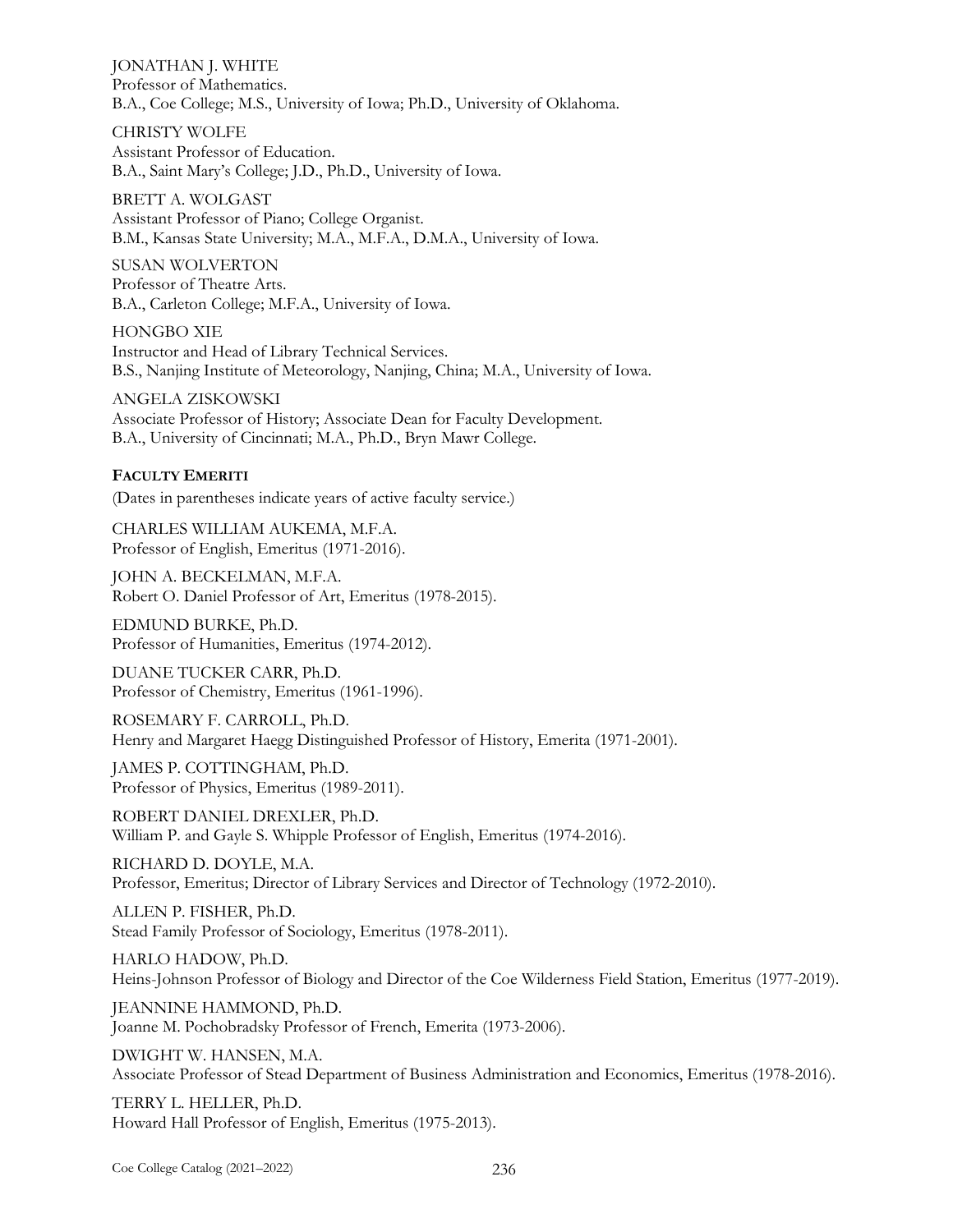GLENN ALFRED JANUS, Ph.D. Henrietta Arnold Professor of History, Emeritus (1971-2011).

ROGER P. JOHANSON, Ph.D. Professor of Education, Emeritus (1986-2015).

DEAN MEREDITH KARNS, M.A. Professor of Mathematics and Music, Emeritus (1960-1999).

ALLAN D. KELLAR, Ph.D. Pearl M. Taylor Professor of Music, Emeritus (1965-1999).

BARBARA LAREW, Ph.D. Elnora H. and William B. Quarton Professor of Business Administration and Economics, Emerita (1981-2017).

JAMES BRIAN LARKIN, Ph.D. Professor of Spanish, Emeritus (1961-1990).

DONALD JOHN LISIO, Ph.D. Henrietta Arnold Professor of History, Emeritus (1964-2001).

MARGIE VATHAUER MARRS, M.A. Pearl M. Taylor Professor of Music, Emerita (1978-2014).

ROBERT L. MARRS, Ph.D. The Esther and Robert Armstrong Professor of Rhetoric, Emeritus (1986-2014).

PETER N. McCORMICK, Ph.D. Professor of Philosophy, Emeritus (1974-2018)

MICHAEL McDONALD, M.A. Professor of Business Administration and Economics, Emeritus (1981-2005).

TERRY FUELLING McNABB, Ph.D. Professor of Education, Emerita (1995-2016); Associate Dean of the Faculty, (2010-2015).

EVELYN J. MOORE, Ph.D. Professor of Nursing, Emerita (1983-2014).

THOMAS B. MOYE, Ph.D. Professor of Psychology, Emeritus (1989-2017).

JERRY MICHAEL OWEN, Ph.D. Alma A. Turechek Professor of Music, Emeritus (1969-2006).

JAMES R. PHIFER, Ph.D. President of the College, Emeritus, and Professor of History, Emeritus (1985-2013).

MICHAEL E. PUFALL, Ph.D. Professor of Theatre Arts, Emeritus (1976-2000).

JAMES H. RANDALL, M.A. Stead Professor of English, Emeritus (1969-70; 1971-2010).

KURT E. REDBORG, Ph.D. Professor of Biology, Emeritus (1988-2017).

MICHAEL L. SANDBERG, Ph.D. Louie J. And Ella Pochobradsky Professor of Business Administration, Emeritus (1976-2007).

FLOYD SANDFORD, Ph.D. Professor of Biology, Emeritus (1971-2005).

RAMAKRISHNA VAITHESWARAN, Ph.D. Elnora H. and William B. Quarton Professor of Business Administration and Economics, Emeritus (1973-1999).

CALVIN VAN NIEWAAL, M.S. Professor of Computer Science and John F. Yothers Professor of Mathematics, Emeritus (1981-2018).

Coe College Catalog (2021–2022) 237